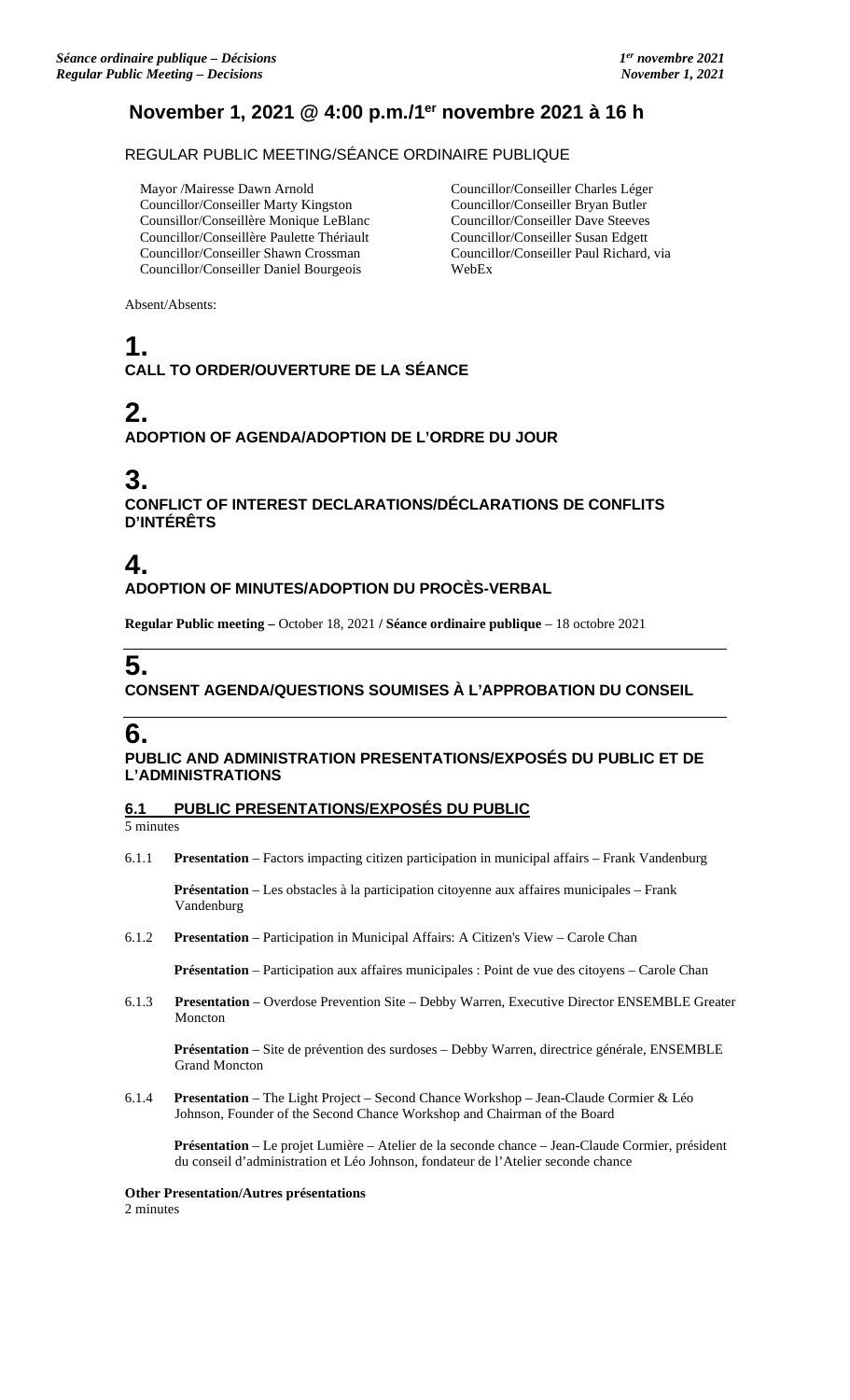#### **6.2 ADMINISTRATION PRESENTATIONS/EXPOSÉS DE L'ADMINISTRATION**  15 minutes

6.2.1 **Update** – **RCMP** – Codiac RCMP Acting Officer in Charge Ron DeSilva

**Mise à jour** – **GRC** – Ron DeSilva, agent responsable du détachement de Codiac par intérim

6.2.2 **Presentation** – 2022-2024 Budget Overview – Jacques Doucet, CFO – General Manager Financial Services & Marc Landry, City Manager

**Présentation** – Aperçu du budget 2022-2024 – Jacques Doucet, directeur général des Finances et Marc Landry, directeur municipal

# **7.**

### **PLANNING MATTERS/QUESTIONS D'URBANISME**

# **8.**

**STATEMENTS BY MEMBERS OF COUNCIL/EXPOSÉS DES MEMBRES DU CONSEIL**

# **9.**

**REPORTS AND RECOMMENDATIONS FROM COMMITTEES AND PRIVATE MEETINGS/RAPPORTS ET RECOMMANDATIONS DES COMITÉS ET RÉUNIONS À HUIS CLOS**

9.1 **Recommendation(s)** – Special Committee of Whole – October 18, 2021

**Motion: That** Moncton City Council approve the City of Moncton 2022 Strategic Plan in principle.

Moved by: Councillor Thériault Seconded by: Councillor Butler

### **MOTION CARRIED**

**Recommandation(s)** – Séance extraordinaire du Comité plénier – 18 octobre 2021

**Motion : Que** le Conseil municipal de Moncton approuve en principe le Plan stratégique 2022 de la Ville de Moncton.

Proposée par la conseillère Thériault Appuyée par le conseiller Butler

### **MOTION ADOPTÉE**

9.2 **Recommendation(s)** – Committee of Whole – October 25, 2021

**Motion: That** administration be directed to implement the proposed modifications to the Sidewalk Clearing Plan for the 2021/2022 season, presented at the Committee of the Whole meeting of October 25, 2021.

Moved by: Councillor Richard Seconded by: Councillor Steeves

### **MOTION CARRIED**

**Recommandation(s)** – Comité plénier – 25 octobre 2021

**Motion : Que** l'on demande à l'Administration d'apporter les modifications proposées au Plan de déneigement des trottoirs pour la saison 2021-2022 déposé à la séance du Comité plénier le 25 octobre 2021.

Proposée par le conseiller Richard Appuyée par le conseiller Steeves

#### **MOTION ADOPTÉE**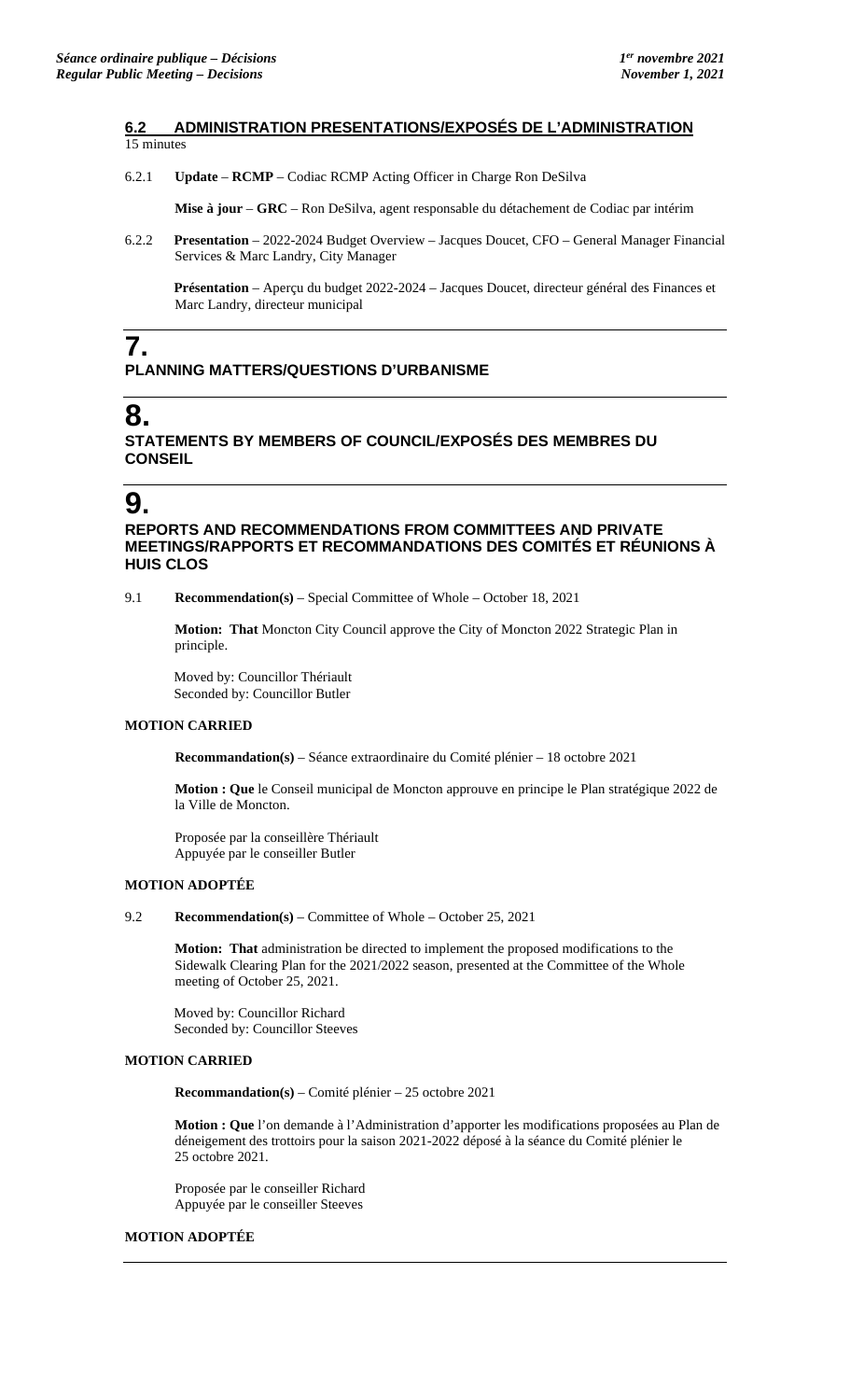### **10. REPORTS FROM ADMINISTRATION/ RAPPORTS DE L'ADMINISTRATION**

10.1 **Presentation** – 2022 BIA Budget – Anne Poirier-Basque, Executive Director

**Motion: That** Moncton City Council authorize the City Clerk to give notice which is to be published in accordance with the requirements contained in the Business Improvement Areas Act, R.S.N.B. 2014, c.102, on the 2022 budget submitted by Downtown Moncton Centre-ville Inc.

Moved by: Councillor Bourgeois Seconded by: Councillor Thériault

#### **MOTION CARRIED**

*Councillor Edgett was not present for the vote*

**Présentation** – Budget 2022 de la Zone d'amélioration des affaires du centre-ville – Anne Poirier-Basque, directrice générale, Downtown Moncton Centre-ville Inc.

**Motion : Que** le Conseil municipal de Moncton autorise la greffière municipale à diffuser un avis à publier conformément aux exigences de la *Loi sur les zones d'amélioration des affaires*, LRN-B 2014, chap. 102, pour le budget soumis par Downtown Moncton Centre-ville inc.

Proposée par le conseiller Bourgeois Appuyée par la conseillère Thériault

#### **MOTION ADOPTÉE**

*Conseillère Edgett n'était pas présente pour le vote*

#### 10.2 **Request for Proposal RFP21-071** – Valve and Valve Chamber Condition Assessment and Master Plan

**Motion: That** Moncton City Council approve Administration's recommendation to award Request for Proposal #RFP21-071 – Valve, Valve Chamber Condition Assessment and Master Plan to the Proponent having received the highest total score, being Pure Technologies Ltd. for the Total Bid Price of \$1,122,413.80 including H.S.T. @ 15% and Estimated Disbursements.

It is also recommended that a Five Percent (5%) Contingency Allowance in the amount of \$56,120.70, including H.S.T. @ 15% be established for this project, should any additional costs be required to address unforeseen or unknown site conditions.

Moved by: Deputy Mayor Léger Seconded by: Councillor LeBlanc

#### **MOTION CARRIED**

**Demande de propositions RFP21-071** –Plan directeur et évaluation des vannes et des chambres de vannes

**Motion : Que** le Conseil municipal de Moncton approuve la recommandation de l'Administration d'attribuer le contrat de la Demande de propositions n° RFP21-071 (Plan directeur et évaluation des vannes et des chambres de vannes) au proposant le mieux coté dans l'ensemble, soit Pure Technologies Ltd., en contrepartie du prix total proposé de 1 122 413,80 \$, dont la TVH de 15 % et les débours estimatifs.

Il est également recommandé de constituer une provision pour éventualités de 5 % soit la somme de 56 120,70 \$, y compris la TVH de 15 %, pour ce projet si des suppléments de frais devaient être engagés pour tenir compte des conditions imprévues ou inconnues du chantier.

Proposée par le maire adjoint Léger Appuyée par la conseillère LeBlanc

#### **MOTION ADOPTÉE**

10.3 **Tender TCS21-058** – Snow Clearing – Avenir Centre Parking Lot, Plaza, Walkways and Exit Doors

**Motion: That** Moncton City Council approve Administration's recommendation to award Tender #TCS21-058 – Snow Clearing – Avenir Centre Parking Lot, Plaza, Walkways and Exit Doors to the lowest Bidder meeting the Terms and Conditions and General Specifications set out in the Tender, being LSR Enterprise Ltd., for the Total Tendered Price of \$80,500.02, including H.S.T. @ 15%, for a twelve (12) month period with options to extend the agreement up to a maximum of four (4) additional twelve (12) month periods, if it is in the City's best interests to do so.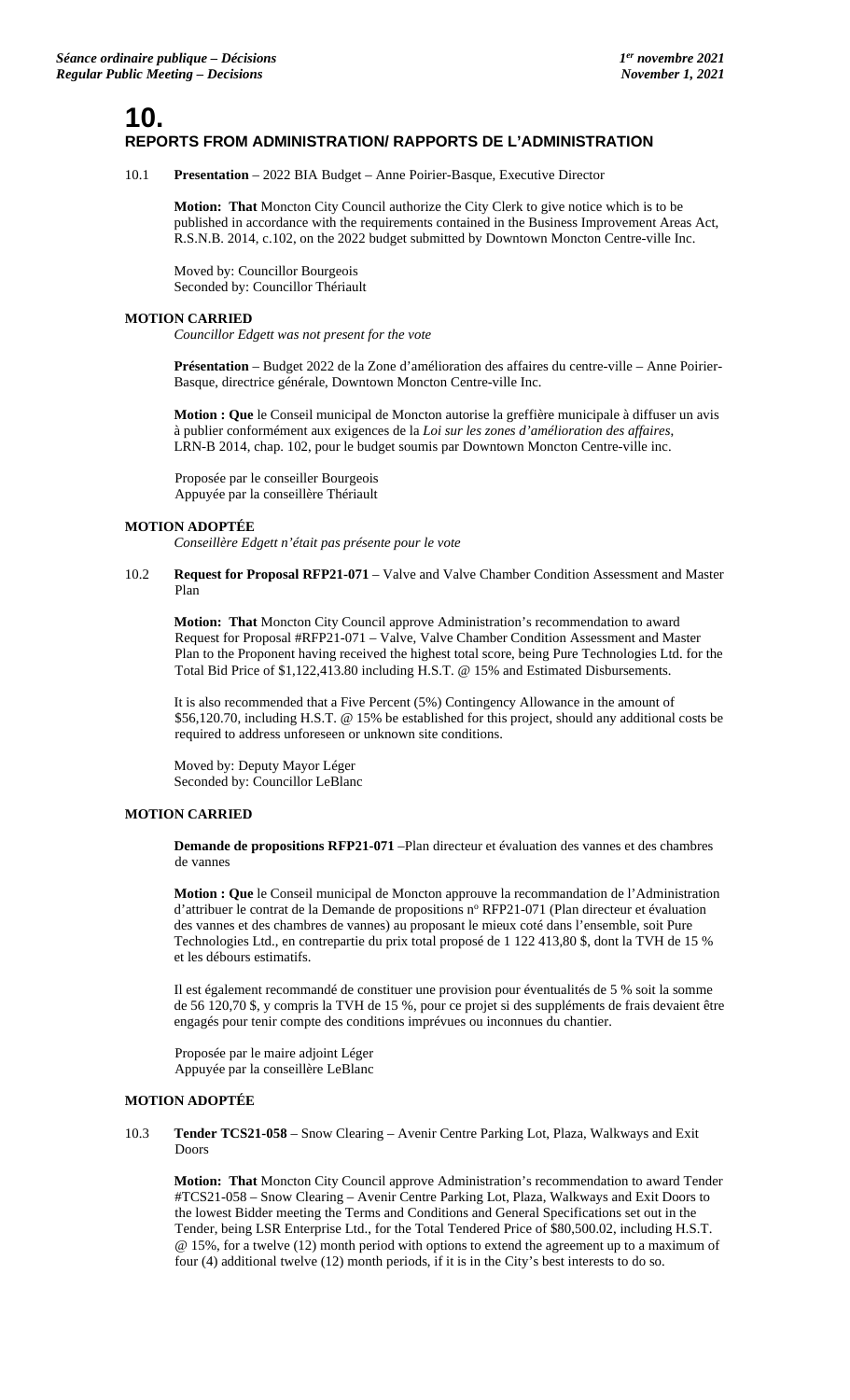Moved by: Deputy Mayor Léger Seconded by: Councillor Steeves

#### **MOTION CARRIED**

**Appel d'offres TCS21-058** – Déneigement – Stationnement, esplanade, allées et portes d'accès – Centre Avenir

**Motion : Que** le Conseil municipal de Moncton approuve la recommandation de l'Administration d'attribuer le contrat de l'appel d'offres nº TCS21-058 (Déneigement – Stationnement, esplanade, allées et portes d'accès – Centre Avenir) au soumissionnaire le moins-disant qui respecte les clauses et les conditions et le cahier des charges général de l'appel d'offres, soit LSR Enterprise Ltd., en contrepartie du prix total offert de 80 500,02 \$, dont la TVH de 15 %, pour une durée de 12 mois assortie d'options permettant de proroger le contrat pour une durée maximum de quatre (4) périodes supplémentaires de 12 mois chacune, si cette prorogation répond aux intérêts supérieurs de la Ville.

Proposée par le maire adjoint Léger Appuyée par le conseiller Steeves

### **MOTION ADOPTÉE**

10.4 **Motion** To Review Policing Services – Councillor Daniel Bourgeois

**Whereas** policing is the only service the City of Moncton is legally obligated to provide;

**Whereas** policing services represent a significant portion of the City's annual operating budget, and will represent a significant portion of the City's capital budget if a new police station is constructed;

**Whereas** the recent collective bargaining exercise between the provider of policing services in the City of Moncton, namely the members of the Royal Canadian Mounted Police, and their employer, the Government of Canada, resulted in a significant increase to salaries and benefits awarded to RCMP members retroactive to 2016, as well as a significant increase for the foreseeable future;

**Whereas** salaries and benefits represent the majority of the City's investments in policing services;

**Whereas** the City of Moncton has no control over RCMP members' compensation package and does not participate in the RCMP's collective bargaining process, yet must respect the results;

**Whereas** the Parliament of Canada's Standing Committee on Public Safety and National Security recently recommended that the RCMP cease to provide its policing services to municipalities and that the Government of Canada work with Provinces and municipalities that presently receive their policing services from the RCMP establish their own police forces in the future;

**Whereas** the Union of New Brunswick Municipalities recently adopted a resolution calling for a review of policing services provided in the Province of New Brunswick, including in Moncton;

**Whereas** City Council has struggled since 2019 to improve policing services in the City, notably its downtown, by failing to convince the Codiac Regional Policing Authority to reduce the property crime wave in the City and by hiring Community Officers that have limited enforcement authority;

**And whereas** the proposed police station is to be constructed according to national RCMP standards that will be irrelevant if the RCMP no longer provides policing services in the future, and its size and costs are driven mostly by the number of Staff working within the building, which makes its size and costs impossible to predict until the fate of policing services is determined more definitively;

**It is resolved that** the City of Moncton hire an impartial expert on policing services in 2022 to update the 2010 policing services study in light of the aforementioned increases to RCMP salaries and benefits and the possibility the RCMP will no longer provide policing services to municipalities, as well as recent research on 'right-sizing' police forces and alternative public safety measures.

Moved by: Councillor Bourgeois Seconded by: Councillor Richard

Moved by: Councillor Seconded by: Councillor

**MOTION CARRIED**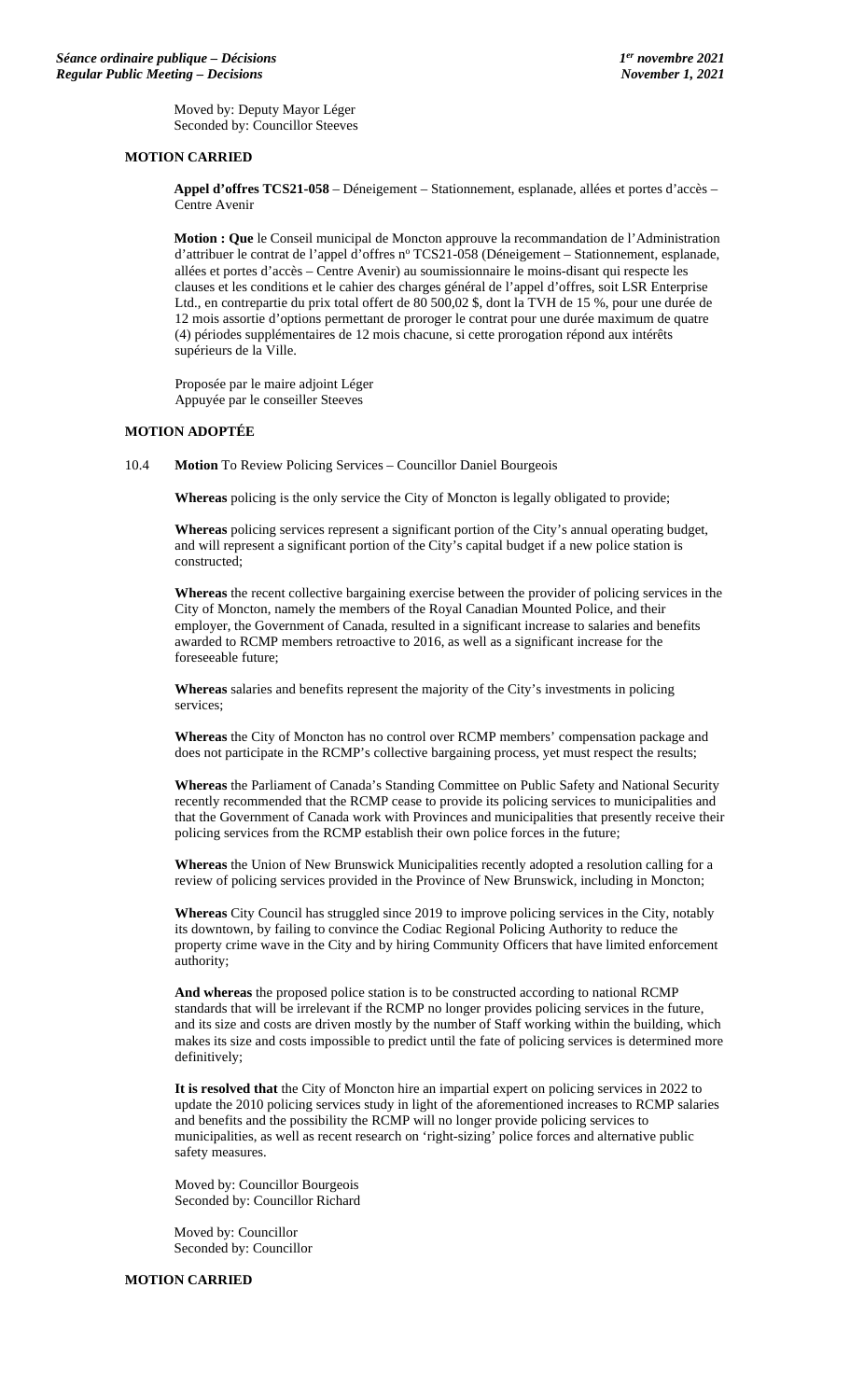**Motion** – Révision des services de police – Daniel Bourgeois, conseiller municipal

**Attendu que** les services de police sont les seuls services que la Ville de Moncton est obligée d'assurer en vertu de la loi;

**Attendu que** les services de police représentent une part importante du budget annuel d'exploitation de la Ville et, si on construit un nouveau poste de police, une part importante de son budget d'immobilisations;

**Attendu que** la récente convention collective conclue entre l'organisme qui assure les services de police à Moncton, soit la Gendarmerie royale du Canada et son employeur, le gouvernement du Canada, a donné lieu à une hausse considérable des salaires et des avantages sociaux attribuée aux membres de la GRC avec effet rétroactif en 2016, ainsi qu'à une augmentation substantielle des salaires et des avantages sociaux dans l'avenir prévisible;

**Attendu que** les salaires et les avantages sociaux représentent la majorité des investissements de la Ville dans les services de police;

**Attendu que** la Ville de Moncton n'exerce aucun contrôle sur le programme de rémunération des membres de la GRC et qu'elle ne participe pas à la négociation de la convention collective de la GRC, alors qu'elle doit en respecter les résultats;

**Attendu que** le Comité permanent de la sécurité publique et nationale de la Chambre des communes a récemment recommandé que la GRC cesse d'assurer les services de police destinés aux municipalités et que le gouvernement du Canada travaille en collaboration avec les gouvernements provinciaux et les municipalités qui ont actuellement droit aux services de police de la GRC afin de constituer leurs propres effectifs policiers;

**Attendu que** l'Union des municipalités du Nouveau-Brunswick a récemment adopté une résolution appelant à réviser les services de police assurés au Nouveau-Brunswick, notamment à Moncton:

**Attendu que** le Conseil municipal met tout en œuvre, depuis 2019, pour améliorer les services de police à Moncton, notamment dans le centre-ville, sans réussir à convaincre l'Autorité policière régionale de Codiac de réduire la vague de criminalité contre les biens dans la Ville et en embauchant des agents communautaires qui ont des pouvoirs limités dans l'application des lois;

**Et attendu que** le poste de police proposé doit être construit conformément aux normes nationales de la GRC, qui ne sont pas pertinentes si la GRC n'assure plus les services de police dans l'avenir, et que la taille et les coûts de ce poste de police sont essentiellement déterminés par le nombre d'employés en poste dans l'immeuble, de sorte qu'il est impossible de prévoir le nombre d'employés et les frais de personnel tant qu'on n'aura pas déterminé plus définitivement le sort des services de police;

**Il est résolu que** la Ville de Moncton fasse appel à un expert impartial pour les services de police en 2022 afin de mettre à jour l'étude des services de police de 2010 à la lumière des hausses mentionnées ci-dessus pour les salaires et les avantages sociaux des membres de la GRC et de la possibilité que la GRC n'assure plus les services de police destinés aux municipalités, ainsi qu'à la lumière des récents travaux de recherche sur l'« adéquation des effectifs » de la police et des différentes mesures de sécurité du public.

Proposée par le conseiller Bourgeois Appuyée par le conseiller Richard

#### **MOTION ADOPTÉE**

10.5 Proof of Vaccination in Council Chambers

**Motion: That** Moncton City Council adopt a requirement for proof of full COVID-19 vaccination and a valid government identification for in-person attendance by elected officials, administration, the media and the general public at all City Council and Committee of the Whole meetings in Council Chambers where an option for virtual attendance can be provided, effective as of the next such meeting, subject only to valid medical exemptions. This requirement will be subject to change depending upon public health measures imposed or lifted by the Province of New Brunswick.

Moved by: Councillor Edgett Seconded by: Councillor Richard

#### **MOTION CARRIED**